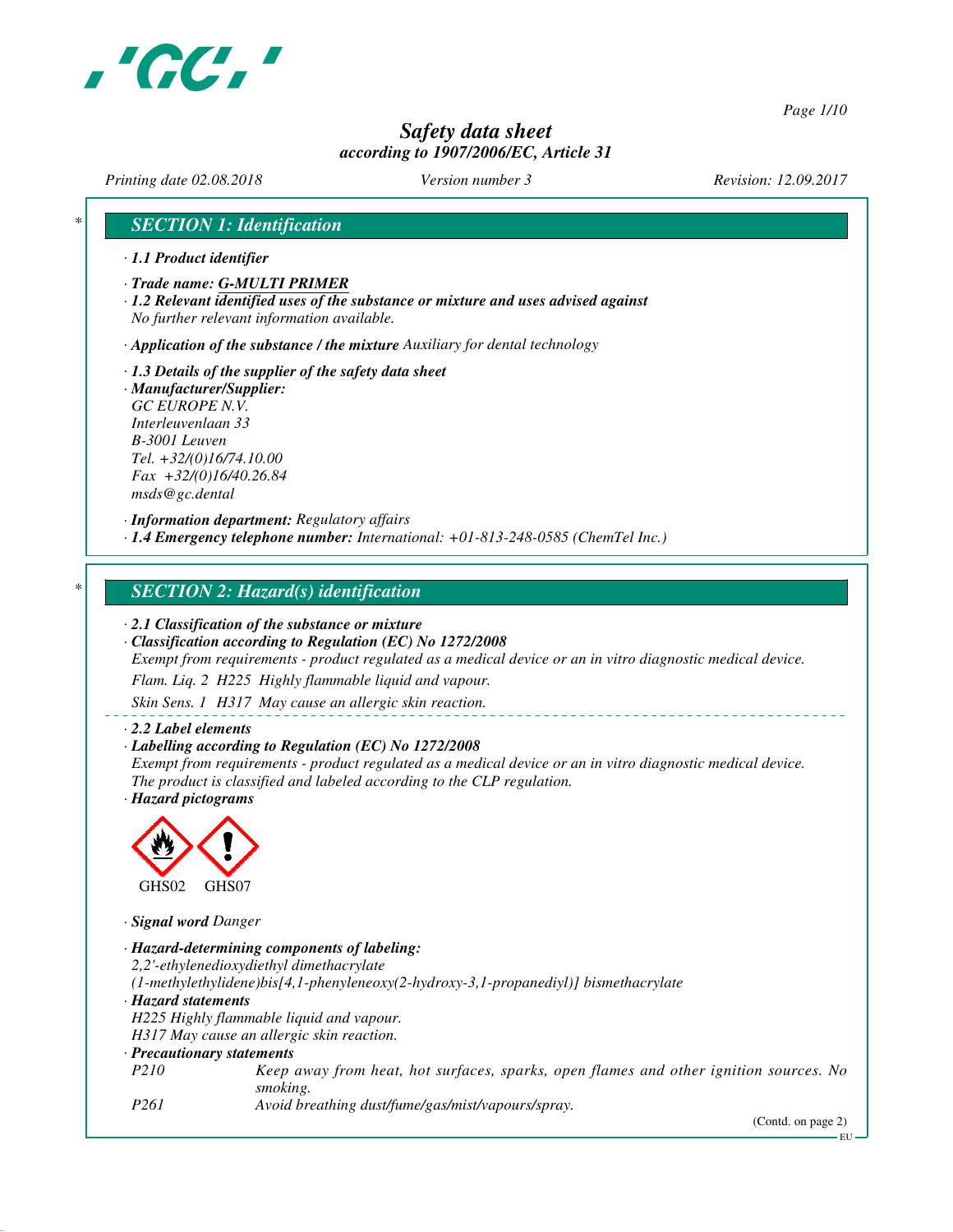*Printing date 02.08.2018 Version number 3 Revision: 12.09.2017*

#### *Trade name: G-MULTI PRIMER*

|                     | (Contd. of page $1$ )                                                                                      |
|---------------------|------------------------------------------------------------------------------------------------------------|
| P <sub>272</sub>    | Contaminated work clothing should not be allowed out of the workplace.                                     |
| P <sub>280</sub>    | Wear protective gloves / eye protection / face protection.                                                 |
|                     | P303+P361+P353 IF ON SKIN (or hair): Take off immediately all contaminated clothing. Rinse skin with water |
|                     | [or shower].                                                                                               |
| <i>P501</i>         | Dispose of contents/container in accordance with local/regional/national/international                     |
|                     | regulations.                                                                                               |
| · 2.3 Other hazards |                                                                                                            |

*· Results of PBT and vPvB assessment*

*· PBT: Not applicable.*

*· vPvB: Not applicable.*

# *\* SECTION 3: Composition/information on ingredients*

#### *· 3.2 Chemical characterization: Mixtures*

*· Description:*

*Only substances required to be mentioned according to Annex II of regulation 1907/2006 are listed. Information on the other substances that may be present can be obtained upon request.*

| · Dangerous components:                                                                                                                                                |                                                                                  |              |
|------------------------------------------------------------------------------------------------------------------------------------------------------------------------|----------------------------------------------------------------------------------|--------------|
|                                                                                                                                                                        | $64-17-5$ ethyl alcohol                                                          | $90 - 100\%$ |
|                                                                                                                                                                        | Flam. Liq. 2, H225                                                               |              |
|                                                                                                                                                                        | 85590-00-7 methacryloyloxydecyl dihydrogen phosphate                             | $1 - 2.5\%$  |
|                                                                                                                                                                        | Skin Irrit. 2, H315; Eye Irrit. 2, H319; STOT SE 3, H335                         |              |
|                                                                                                                                                                        | 109-16-0 $ 2,2$ '-ethylenedioxydiethyl dimethacrylate                            | $1 - 2.5\%$  |
|                                                                                                                                                                        | Skin Sens. 1, H317                                                               |              |
|                                                                                                                                                                        | $1565-94-2$ (1-methylethylidene)bis[4,1-phenyleneoxy(2-hydroxy-3,1-propanediyl)] | $0.5 - 1\%$  |
|                                                                                                                                                                        | bismethacrylate                                                                  |              |
|                                                                                                                                                                        | Eye Dam. 1, H318; Skin Sens. 1, H317                                             |              |
| $\lambda$ if $P(t)$ and $f(t)$ are $\lambda$ and $\lambda$ are considered in the distribution of $\lambda$ and $\lambda$ and $\lambda$ are considered in the $\lambda$ |                                                                                  |              |

*· Additional information: For the wording of the listed hazard phrases refer to section 16.*

# *SECTION 4: First-aid measures*

#### *· 4.1 Description of first aid measures*

#### *· General information:*

*Immediately remove any clothing soiled by the product. If symptoms persist consult doctor.*

*· After inhalation:*

*Supply fresh air. If required, provide artificial respiration. Keep patient warm. Consult doctor if symptoms persist. Take affected persons into fresh air and keep quiet.*

*· After skin contact:*

*Generally the product does not irritate the skin.*

*Immediately wash with water and soap and rinse thoroughly. Seek medical treatment.*

*If skin irritation continues, consult a doctor.*

#### *· After eye contact:*

*Protect unharmed eye.*

*Rinse opened eye for several minutes under running water. Then consult a doctor.*

#### *· After swallowing:*

*Rinse out mouth and then drink plenty of water.*

*If symptoms persist consult doctor.*

(Contd. on page 3)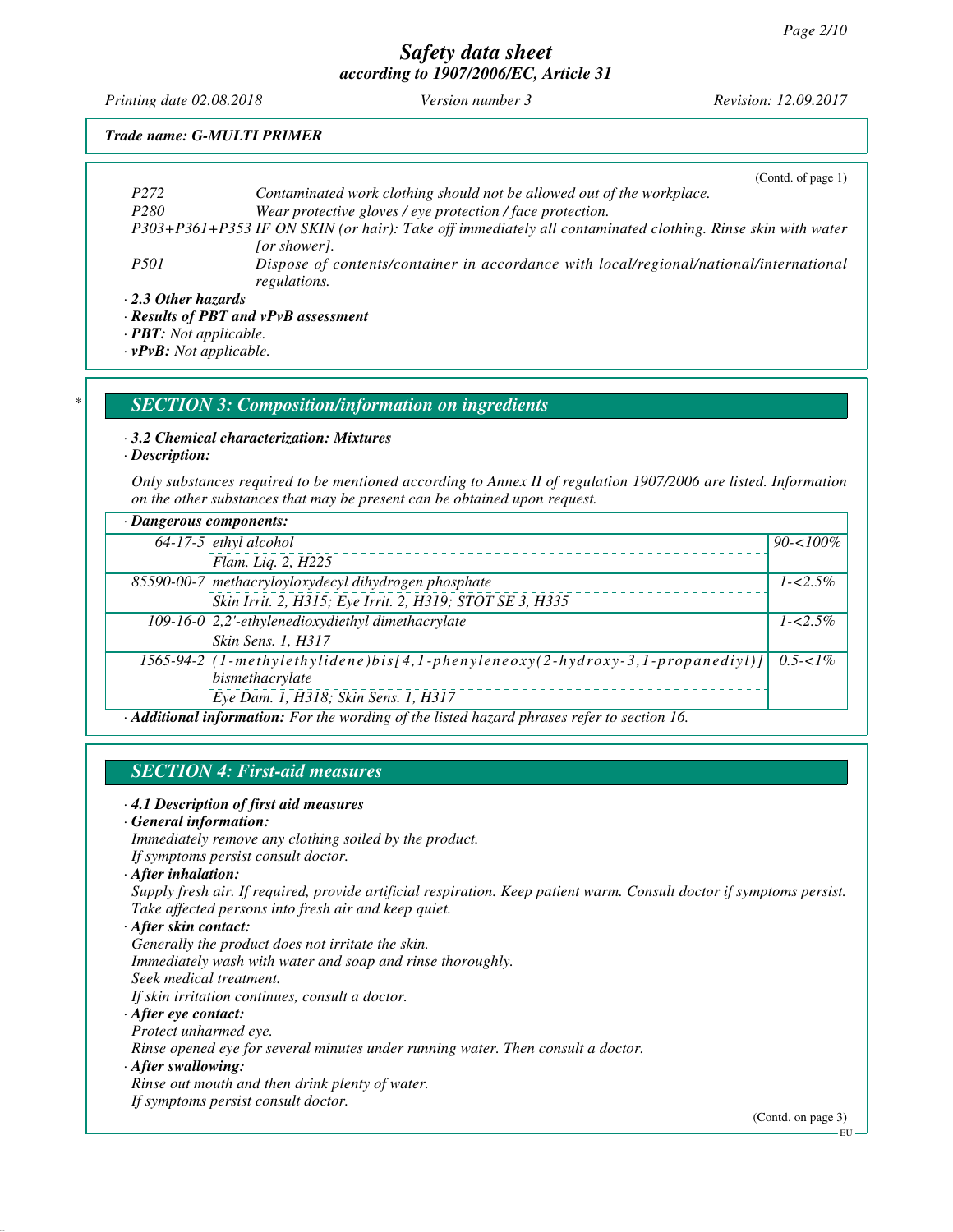*Printing date 02.08.2018 Version number 3 Revision: 12.09.2017*

(Contd. of page 2)

*Trade name: G-MULTI PRIMER*

- *· 4.2 Most important symptoms and effects, both acute and delayed Allergic reactions*
- *· 4.3 Indication of any immediate medical attention and special treatment needed*

*No further relevant information available.*

# *SECTION 5: Fire-fighting measures*

- *· 5.1 Extinguishing media*
- *· Suitable extinguishing agents:*

*CO2, extinguishing powder or water spray. Fight larger fires with water spray or alcohol resistant foam. Use fire fighting measures that suit the environment.*

- *· For safety reasons unsuitable extinguishing agents: Water with full jet*
- *· 5.2 Special hazards arising from the substance or mixture*

*Formation of toxic gases is possible during heating or in case of fire.*

- *· 5.3 Advice for firefighters*
- *· Protective equipment: Wear self-contained respiratory protective device.*
- *· Additional information*

*Dispose of fire debris and contaminated fire fighting water in accordance with official regulations.*

# *SECTION 6: Accidental release measures*

*· 6.1 Personal precautions, protective equipment and emergency procedures Remove persons from danger area. Keep away from ignition sources Wear protective equipment. Keep unprotected persons away. Use respiratory protective device against the effects of fumes/dust/aerosol. Avoid contact with the eyes and skin. Wear protective clothing. · 6.2 Environmental precautions: Do not allow product to reach sewage system or any water course. Do not allow to penetrate the ground/soil. Do not allow to enter sewers/ surface or ground water. Prevent seepage into sewage system, workpits and cellars. Dilute with plenty of water. · 6.3 Methods and material for containment and cleaning up: Ensure adequate ventilation. Allow to evaporate. Absorb liquid components with liquid-binding material. Dispose of the collected material according to regulations. · 6.4 Reference to other sections See Section 7 for information on safe handling.*

- *See Section 8 for information on personal protection equipment.*
- *See Section 13 for disposal information.*

# *SECTION 7: Handling and storage*

# *· 7.1 Precautions for safe handling*

*Ensure good ventilation/exhaustion at the workplace. Prevent formation of aerosols. Avoid contact with the eyes and skin.*

(Contd. on page 4)

EU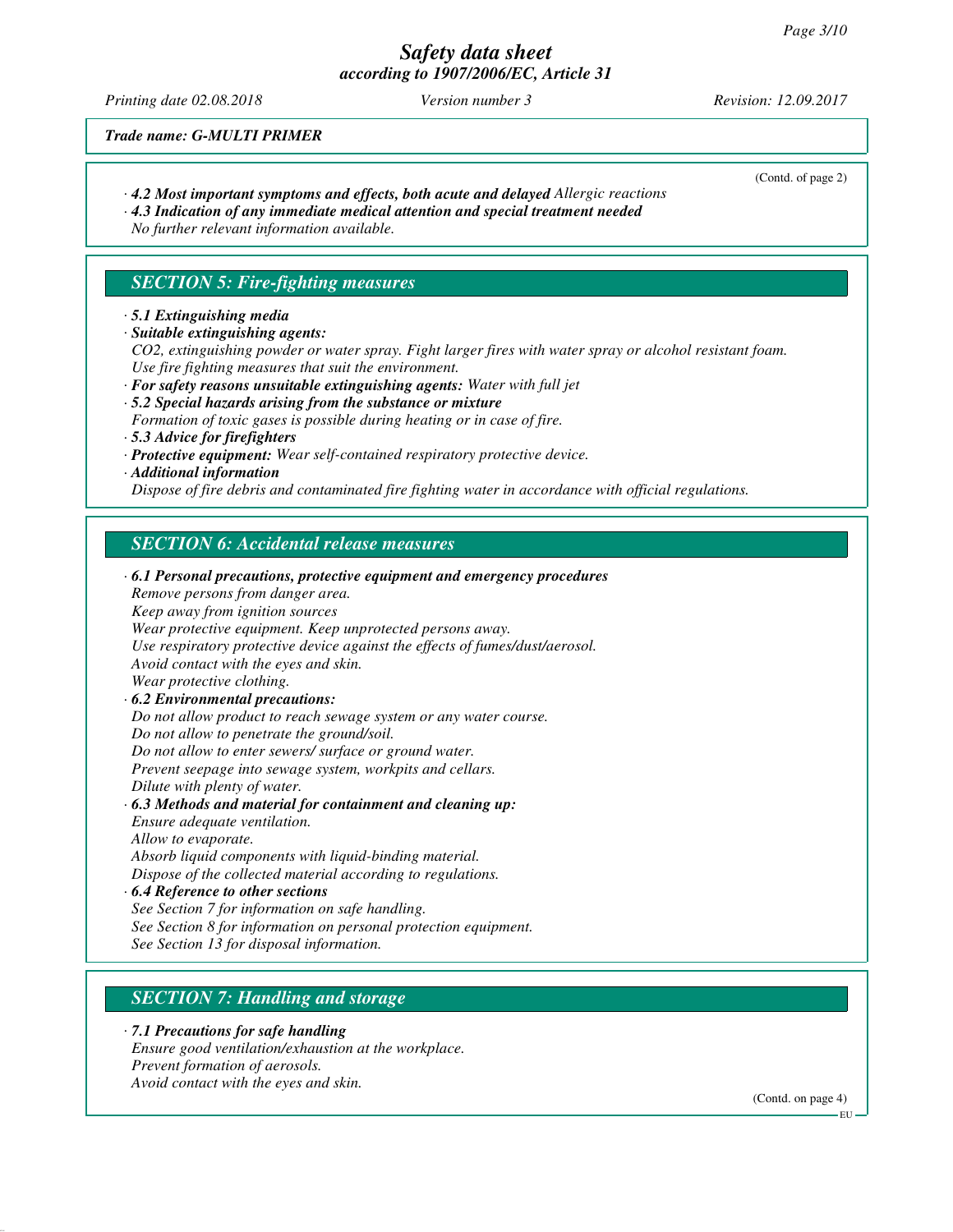*Printing date 02.08.2018 Version number 3 Revision: 12.09.2017*

#### *Trade name: G-MULTI PRIMER*

| · Information about protection against explosions and fires:<br>Keep ignition sources away - Do not smoke.<br>Protect against electrostatic charges.<br>Do not spray on a naked flame or any incandescent material.<br>$\cdot$ 7.2 Conditions for safe storage, including any incompatibilities<br>· Storage:<br>· Requirements to be met by storerooms and receptacles:<br>Store in a cool location.<br>Store only in unopened original receptacles.<br>· Information about storage in one common storage facility: Store away from foodstuffs.<br>· Further information about storage conditions:<br>Keep receptacle tightly sealed.<br>Store in cool, dry conditions in well sealed receptacles.<br>Protect from heat and direct sunlight.<br>Store in a cool place.<br>$\cdot$ 7.3 Specific end use(s) No further relevant information available.<br><b>SECTION 8: Exposure controls/personal protection</b><br>Additional information about design of technical systems: No further data; see item 7.<br>$\cdot$ 8.1 Control parameters<br>$\cdot$ Components with limit values that require monitoring at the workplace:<br>The product does not contain any relevant quantities of materials with critical values that have to be monitored at<br>the workplace.<br><b>· Additional information:</b> The lists that were valid during the creation were used as basis.<br>8.2 Exposure controls<br>· Personal protective equipment:<br>· General protective and hygienic measures:<br>The usual precautionary measures for handling chemicals should be followed.<br>Avoid contact with the eyes and skin.<br>Wash hands before breaks and at the end of work.<br>Immediately remove all soiled and contaminated clothing.<br>· Breathing equipment:<br>In case of brief exposure or low pollution use respiratory filter device. In case of intensive or longer exposure use<br>respiratory protective device that is independent of circulating air.<br>Suitable respiratory protective device recommended.<br>· Protection of hands:<br>Due to missing tests no recommendation to the glove material can be given for the product/ the preparation/ the<br>chemical mixture. | (Contd. of page 3) |
|----------------------------------------------------------------------------------------------------------------------------------------------------------------------------------------------------------------------------------------------------------------------------------------------------------------------------------------------------------------------------------------------------------------------------------------------------------------------------------------------------------------------------------------------------------------------------------------------------------------------------------------------------------------------------------------------------------------------------------------------------------------------------------------------------------------------------------------------------------------------------------------------------------------------------------------------------------------------------------------------------------------------------------------------------------------------------------------------------------------------------------------------------------------------------------------------------------------------------------------------------------------------------------------------------------------------------------------------------------------------------------------------------------------------------------------------------------------------------------------------------------------------------------------------------------------------------------------------------------------------------------------------------------------------------------------------------------------------------------------------------------------------------------------------------------------------------------------------------------------------------------------------------------------------------------------------------------------------------------------------------------------------------------------------------------------------------------------------------------------------------------------------------------------------------------------|--------------------|
|                                                                                                                                                                                                                                                                                                                                                                                                                                                                                                                                                                                                                                                                                                                                                                                                                                                                                                                                                                                                                                                                                                                                                                                                                                                                                                                                                                                                                                                                                                                                                                                                                                                                                                                                                                                                                                                                                                                                                                                                                                                                                                                                                                                        |                    |
|                                                                                                                                                                                                                                                                                                                                                                                                                                                                                                                                                                                                                                                                                                                                                                                                                                                                                                                                                                                                                                                                                                                                                                                                                                                                                                                                                                                                                                                                                                                                                                                                                                                                                                                                                                                                                                                                                                                                                                                                                                                                                                                                                                                        |                    |
|                                                                                                                                                                                                                                                                                                                                                                                                                                                                                                                                                                                                                                                                                                                                                                                                                                                                                                                                                                                                                                                                                                                                                                                                                                                                                                                                                                                                                                                                                                                                                                                                                                                                                                                                                                                                                                                                                                                                                                                                                                                                                                                                                                                        |                    |
|                                                                                                                                                                                                                                                                                                                                                                                                                                                                                                                                                                                                                                                                                                                                                                                                                                                                                                                                                                                                                                                                                                                                                                                                                                                                                                                                                                                                                                                                                                                                                                                                                                                                                                                                                                                                                                                                                                                                                                                                                                                                                                                                                                                        |                    |
|                                                                                                                                                                                                                                                                                                                                                                                                                                                                                                                                                                                                                                                                                                                                                                                                                                                                                                                                                                                                                                                                                                                                                                                                                                                                                                                                                                                                                                                                                                                                                                                                                                                                                                                                                                                                                                                                                                                                                                                                                                                                                                                                                                                        |                    |
|                                                                                                                                                                                                                                                                                                                                                                                                                                                                                                                                                                                                                                                                                                                                                                                                                                                                                                                                                                                                                                                                                                                                                                                                                                                                                                                                                                                                                                                                                                                                                                                                                                                                                                                                                                                                                                                                                                                                                                                                                                                                                                                                                                                        |                    |
|                                                                                                                                                                                                                                                                                                                                                                                                                                                                                                                                                                                                                                                                                                                                                                                                                                                                                                                                                                                                                                                                                                                                                                                                                                                                                                                                                                                                                                                                                                                                                                                                                                                                                                                                                                                                                                                                                                                                                                                                                                                                                                                                                                                        |                    |
|                                                                                                                                                                                                                                                                                                                                                                                                                                                                                                                                                                                                                                                                                                                                                                                                                                                                                                                                                                                                                                                                                                                                                                                                                                                                                                                                                                                                                                                                                                                                                                                                                                                                                                                                                                                                                                                                                                                                                                                                                                                                                                                                                                                        |                    |
|                                                                                                                                                                                                                                                                                                                                                                                                                                                                                                                                                                                                                                                                                                                                                                                                                                                                                                                                                                                                                                                                                                                                                                                                                                                                                                                                                                                                                                                                                                                                                                                                                                                                                                                                                                                                                                                                                                                                                                                                                                                                                                                                                                                        |                    |
|                                                                                                                                                                                                                                                                                                                                                                                                                                                                                                                                                                                                                                                                                                                                                                                                                                                                                                                                                                                                                                                                                                                                                                                                                                                                                                                                                                                                                                                                                                                                                                                                                                                                                                                                                                                                                                                                                                                                                                                                                                                                                                                                                                                        |                    |
|                                                                                                                                                                                                                                                                                                                                                                                                                                                                                                                                                                                                                                                                                                                                                                                                                                                                                                                                                                                                                                                                                                                                                                                                                                                                                                                                                                                                                                                                                                                                                                                                                                                                                                                                                                                                                                                                                                                                                                                                                                                                                                                                                                                        |                    |
|                                                                                                                                                                                                                                                                                                                                                                                                                                                                                                                                                                                                                                                                                                                                                                                                                                                                                                                                                                                                                                                                                                                                                                                                                                                                                                                                                                                                                                                                                                                                                                                                                                                                                                                                                                                                                                                                                                                                                                                                                                                                                                                                                                                        |                    |
|                                                                                                                                                                                                                                                                                                                                                                                                                                                                                                                                                                                                                                                                                                                                                                                                                                                                                                                                                                                                                                                                                                                                                                                                                                                                                                                                                                                                                                                                                                                                                                                                                                                                                                                                                                                                                                                                                                                                                                                                                                                                                                                                                                                        |                    |
|                                                                                                                                                                                                                                                                                                                                                                                                                                                                                                                                                                                                                                                                                                                                                                                                                                                                                                                                                                                                                                                                                                                                                                                                                                                                                                                                                                                                                                                                                                                                                                                                                                                                                                                                                                                                                                                                                                                                                                                                                                                                                                                                                                                        |                    |
|                                                                                                                                                                                                                                                                                                                                                                                                                                                                                                                                                                                                                                                                                                                                                                                                                                                                                                                                                                                                                                                                                                                                                                                                                                                                                                                                                                                                                                                                                                                                                                                                                                                                                                                                                                                                                                                                                                                                                                                                                                                                                                                                                                                        |                    |
|                                                                                                                                                                                                                                                                                                                                                                                                                                                                                                                                                                                                                                                                                                                                                                                                                                                                                                                                                                                                                                                                                                                                                                                                                                                                                                                                                                                                                                                                                                                                                                                                                                                                                                                                                                                                                                                                                                                                                                                                                                                                                                                                                                                        |                    |
|                                                                                                                                                                                                                                                                                                                                                                                                                                                                                                                                                                                                                                                                                                                                                                                                                                                                                                                                                                                                                                                                                                                                                                                                                                                                                                                                                                                                                                                                                                                                                                                                                                                                                                                                                                                                                                                                                                                                                                                                                                                                                                                                                                                        |                    |
|                                                                                                                                                                                                                                                                                                                                                                                                                                                                                                                                                                                                                                                                                                                                                                                                                                                                                                                                                                                                                                                                                                                                                                                                                                                                                                                                                                                                                                                                                                                                                                                                                                                                                                                                                                                                                                                                                                                                                                                                                                                                                                                                                                                        |                    |
|                                                                                                                                                                                                                                                                                                                                                                                                                                                                                                                                                                                                                                                                                                                                                                                                                                                                                                                                                                                                                                                                                                                                                                                                                                                                                                                                                                                                                                                                                                                                                                                                                                                                                                                                                                                                                                                                                                                                                                                                                                                                                                                                                                                        |                    |
|                                                                                                                                                                                                                                                                                                                                                                                                                                                                                                                                                                                                                                                                                                                                                                                                                                                                                                                                                                                                                                                                                                                                                                                                                                                                                                                                                                                                                                                                                                                                                                                                                                                                                                                                                                                                                                                                                                                                                                                                                                                                                                                                                                                        |                    |
|                                                                                                                                                                                                                                                                                                                                                                                                                                                                                                                                                                                                                                                                                                                                                                                                                                                                                                                                                                                                                                                                                                                                                                                                                                                                                                                                                                                                                                                                                                                                                                                                                                                                                                                                                                                                                                                                                                                                                                                                                                                                                                                                                                                        |                    |
|                                                                                                                                                                                                                                                                                                                                                                                                                                                                                                                                                                                                                                                                                                                                                                                                                                                                                                                                                                                                                                                                                                                                                                                                                                                                                                                                                                                                                                                                                                                                                                                                                                                                                                                                                                                                                                                                                                                                                                                                                                                                                                                                                                                        |                    |
|                                                                                                                                                                                                                                                                                                                                                                                                                                                                                                                                                                                                                                                                                                                                                                                                                                                                                                                                                                                                                                                                                                                                                                                                                                                                                                                                                                                                                                                                                                                                                                                                                                                                                                                                                                                                                                                                                                                                                                                                                                                                                                                                                                                        |                    |
|                                                                                                                                                                                                                                                                                                                                                                                                                                                                                                                                                                                                                                                                                                                                                                                                                                                                                                                                                                                                                                                                                                                                                                                                                                                                                                                                                                                                                                                                                                                                                                                                                                                                                                                                                                                                                                                                                                                                                                                                                                                                                                                                                                                        |                    |
|                                                                                                                                                                                                                                                                                                                                                                                                                                                                                                                                                                                                                                                                                                                                                                                                                                                                                                                                                                                                                                                                                                                                                                                                                                                                                                                                                                                                                                                                                                                                                                                                                                                                                                                                                                                                                                                                                                                                                                                                                                                                                                                                                                                        |                    |
|                                                                                                                                                                                                                                                                                                                                                                                                                                                                                                                                                                                                                                                                                                                                                                                                                                                                                                                                                                                                                                                                                                                                                                                                                                                                                                                                                                                                                                                                                                                                                                                                                                                                                                                                                                                                                                                                                                                                                                                                                                                                                                                                                                                        |                    |
|                                                                                                                                                                                                                                                                                                                                                                                                                                                                                                                                                                                                                                                                                                                                                                                                                                                                                                                                                                                                                                                                                                                                                                                                                                                                                                                                                                                                                                                                                                                                                                                                                                                                                                                                                                                                                                                                                                                                                                                                                                                                                                                                                                                        |                    |
| Protective gloves                                                                                                                                                                                                                                                                                                                                                                                                                                                                                                                                                                                                                                                                                                                                                                                                                                                                                                                                                                                                                                                                                                                                                                                                                                                                                                                                                                                                                                                                                                                                                                                                                                                                                                                                                                                                                                                                                                                                                                                                                                                                                                                                                                      |                    |
| · Material of gloves<br>The selection of the suitable gloves does not only depend on the material but also on further marks of quality and                                                                                                                                                                                                                                                                                                                                                                                                                                                                                                                                                                                                                                                                                                                                                                                                                                                                                                                                                                                                                                                                                                                                                                                                                                                                                                                                                                                                                                                                                                                                                                                                                                                                                                                                                                                                                                                                                                                                                                                                                                             |                    |

*The selection of the suitable gloves does not only depend on the material, but also on further marks of quality and varies from manufacturer to manufacturer. As the product is a preparation of several substances, the resistance of the glove material can not be calculated in advance and has therefore to be checked prior to the application.*

*· Penetration time of glove material*

*The exact break through time has to be found out by the manufacturer of the protective gloves and has to be observed.*

(Contd. on page 5)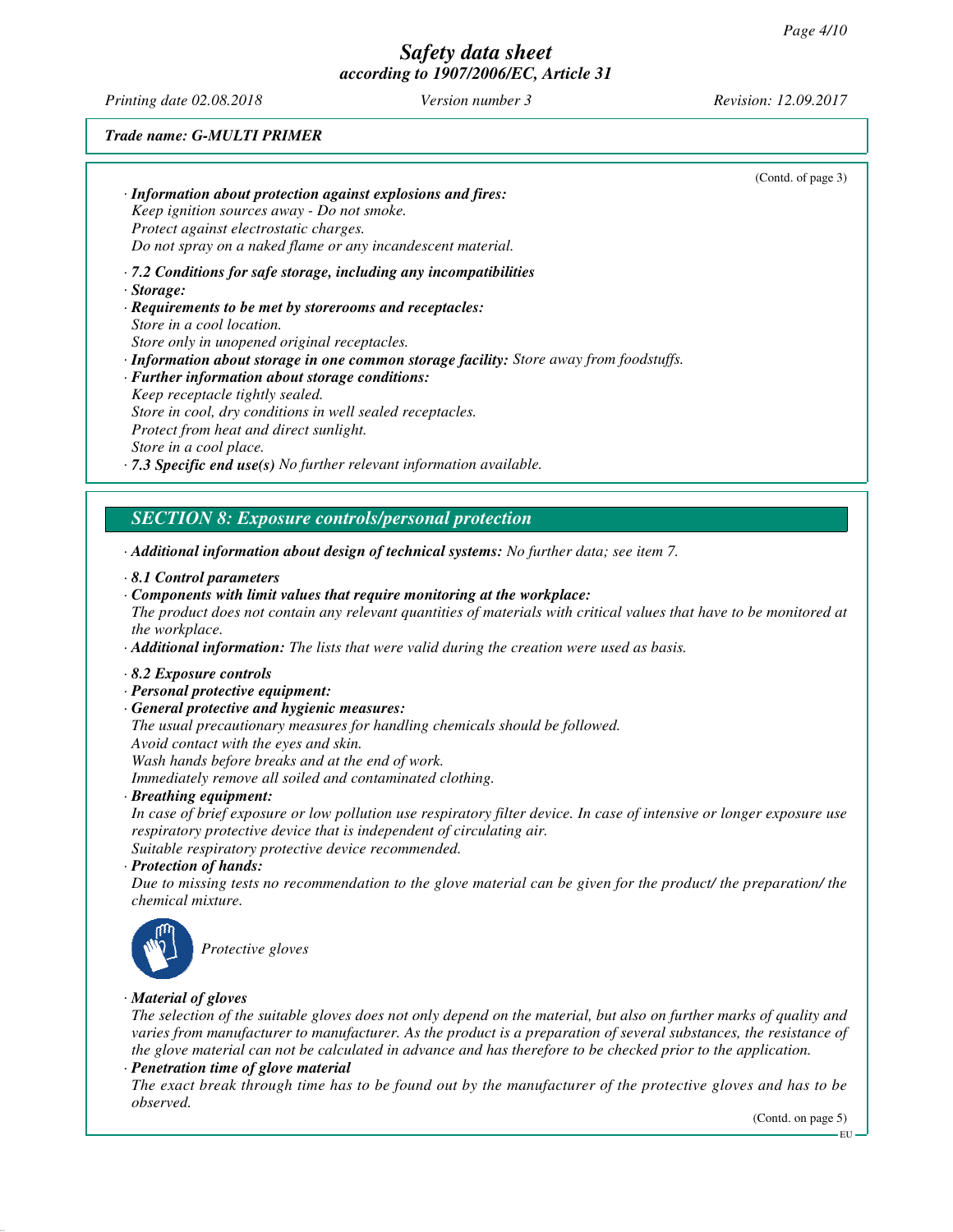*Printing date 02.08.2018 Version number 3 Revision: 12.09.2017*

# *Trade name: G-MULTI PRIMER*

| $\cdot$ Eye protection:                                                                             | (Contd. of page 4)                                     |
|-----------------------------------------------------------------------------------------------------|--------------------------------------------------------|
| Tightly sealed goggles                                                                              |                                                        |
| <b>SECTION 9: Physical and chemical properties</b>                                                  |                                                        |
| · 9.1 Information on basic physical and chemical properties<br>· General Information                |                                                        |
| $\cdot$ Appearance:<br>Form:<br>Color:<br>$\cdot$ Odor:<br>$\cdot$ Odor threshold:                  | Liquid<br>Colorless<br>Alcohol-like<br>Not determined. |
| $\cdot$ pH-value:                                                                                   | Not determined.                                        |
| · Change in condition<br><b>Melting point/Melting range:</b><br><b>Boiling point/Boiling range:</b> | $-114.5 °C$<br>Undetermined.<br>78 °C                  |
| · Flash point:                                                                                      | Undetermined.<br>$13\text{ °C}$<br>Not applicable.     |
| · Flammability (solid, gaseous):                                                                    | Not applicable.                                        |
| · Ignition temperature:                                                                             | 425 $\degree$ C<br>Undetermined.                       |
| · Decomposition temperature:                                                                        | Not determined.                                        |
| $\cdot$ Auto igniting:                                                                              | Product is not selfigniting.                           |
| · Danger of explosion:                                                                              | Product does not present an explosion hazard.          |
| $\cdot$ Explosion limits:<br>Lower:                                                                 | 3.5 Vol %<br>Not determined.                           |
| <b>Upper:</b>                                                                                       | 15 Vol $\%$<br>Not determined.                         |
| $\cdot$ Vapor pressure at 20 °C:                                                                    | $59$ $hPa$<br>Not determined.                          |
| $\cdot$ Density at 20 $\degree$ C:                                                                  | $0.8$ g/cm <sup>3</sup><br>Not determined.             |
| · Relative density<br>· Vapor density<br>$\cdot$ Evaporation rate                                   | Not determined.<br>Not determined.<br>Not determined.  |
| · Solubility in / Miscibility with<br>Water at $20^{\circ}$ C:                                      | $1.000$ g/l<br>Insoluble.                              |

(Contd. on page 6)

EU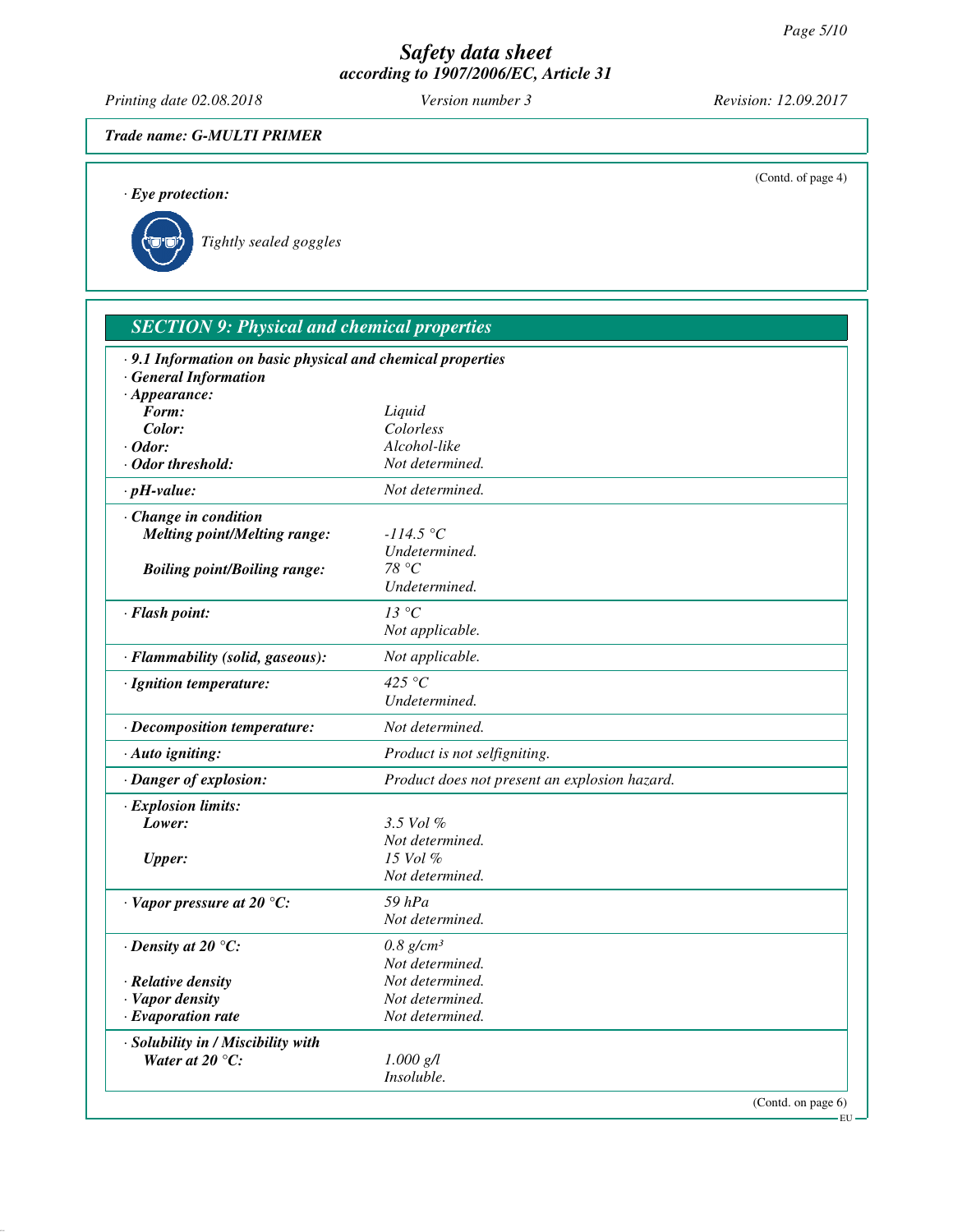*Printing date 02.08.2018 Version number 3 Revision: 12.09.2017*

*Trade name: G-MULTI PRIMER*

| · Partition coefficient (n-octanol/water): Not determined. |                                            |  |
|------------------------------------------------------------|--------------------------------------------|--|
| $\cdot$ Viscosity:                                         |                                            |  |
| Dynamic:                                                   | Not determined.                            |  |
| Kinematic:                                                 | Not determined.                            |  |
| · Solvent content:                                         |                                            |  |
| Organic solvents:                                          | $92.0\%$                                   |  |
| $VOC$ (EC)                                                 | $736.2$ g/l                                |  |
| $\cdot$ 9.2 Other information                              | No further relevant information available. |  |

# *SECTION 10: Stability and reactivity*

*· 10.1 Reactivity No further relevant information available.*

*· 10.2 Chemical stability*

*· Thermal decomposition / conditions to be avoided: No decomposition if used according to specifications.*

*· 10.3 Possibility of hazardous reactions No dangerous reactions known.*

*· 10.4 Conditions to avoid No further relevant information available.*

- *· 10.5 Incompatible materials: No further relevant information available.*
- *· 10.6 Hazardous decomposition products: No dangerous decomposition products known.*

#### *SECTION 11: Toxicological information*

*· 11.1 Information on toxicological effects*

*· Acute toxicity: Based on available data, the classification criteria are not met.*

*· LD/LC50 values that are relevant for classification:*

*64-17-5 ethyl alcohol*

*Oral LD50 7,060 mg/kg (rat (f+m)) Inhalative LC50/4 h 20,000 mg/l (rat (f+m))*

*· Primary irritant effect:*

- *· on the skin: Based on available data, the classification criteria are not met.*
- *· on the eye: Based on available data, the classification criteria are not met.*

*· Sensitization:*

*May cause an allergic skin reaction.*

*· Additional toxicological information:*

*· OSHA-Ca (Occupational Safety & Health Administration)*

*None of the ingredients is listed.*

*· Repeated dose toxicity No further relevant information available.*

*· CMR effects (carcinogenity, mutagenicity and toxicity for reproduction)*

*· Germ cell mutagenicity Based on available data, the classification criteria are not met.*

*· Carcinogenicity Based on available data, the classification criteria are not met.*

*· Reproductive toxicity Based on available data, the classification criteria are not met.*

*· STOT-single exposure Based on available data, the classification criteria are not met.*

*· STOT-repeated exposure Based on available data, the classification criteria are not met.*

*· Aspiration hazard Based on available data, the classification criteria are not met.*

(Contd. on page 7)

EU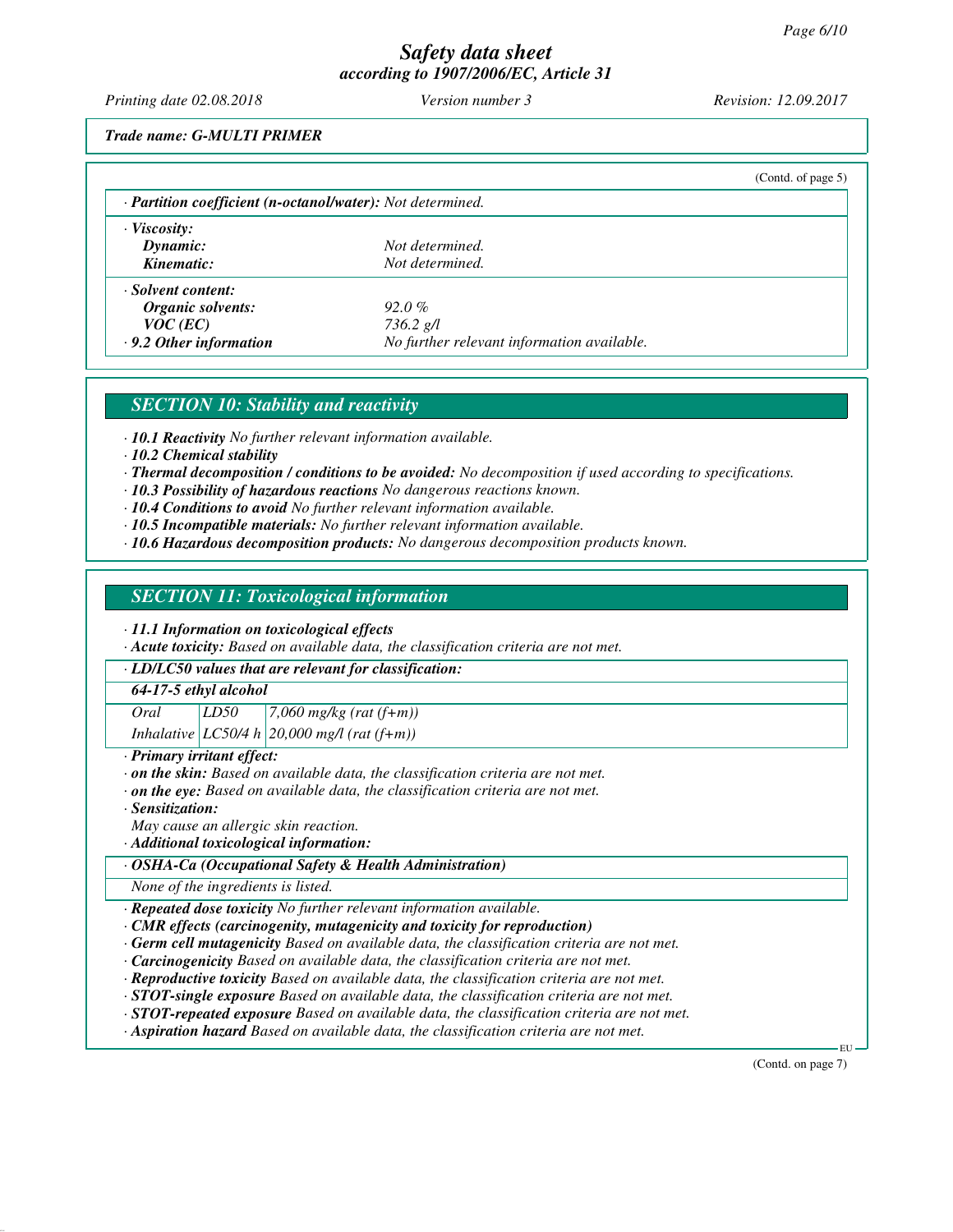*Printing date 02.08.2018 Version number 3 Revision: 12.09.2017*

*Trade name: G-MULTI PRIMER*

(Contd. of page 6)

#### *\* SECTION 12: Ecological information*

#### *· 12.1 Toxicity*

- *· Aquatic toxicity: No further relevant information available.*
- *· 12.2 Persistence and degradability No further relevant information available.*
- *· 12.3 Bioaccumulative potential No further relevant information available.*
- *· 12.4 Mobility in soil No further relevant information available.*
- *· Additional ecological information:*
- *· General notes:*

*Water hazard class 1 (Self-assessment): slightly hazardous for water*

*Do not allow undiluted product or large quantities of it to reach ground water, water course or sewage system.*

- *· 12.5 Results of PBT and vPvB assessment*
- *· PBT: Not applicable.*
- *· vPvB: Not applicable.*
- *· 12.6 Other adverse effects No further relevant information available.*

# *SECTION 13: Disposal considerations*

*· 13.1 Waste treatment methods*

*· Recommendation:*

*Must not be disposed of together with household garbage. Do not allow product to reach sewage system.*

- *· Uncleaned packagings:*
- *· Recommendation: Disposal must be made according to official regulations.*

| $\cdot$ 14.1 UN-Number<br>· ADR, IMDG, IATA | <i>UN1170</i>                 |
|---------------------------------------------|-------------------------------|
| · 14.2 UN proper shipping name              |                               |
| $\cdot$ DOT                                 | Ethanol mixture               |
| $\cdot$ ADR                                 | 1170 ETHANOL SOLUTION mixture |
| $·$ <i>IMDG, IATA</i>                       | ETHANOL SOLUTION mixture      |
| $\cdot$ 14.3 Transport hazard class(es)     |                               |
| $\cdot$ <i>ADR</i>                          |                               |
|                                             |                               |
| $\cdot$ Class                               | $3(F1)$ Flammable liquids     |
| $\cdot$ Label                               | $\mathcal{E}$                 |
|                                             |                               |
| $\cdot$ IMDG, IATA                          |                               |
|                                             |                               |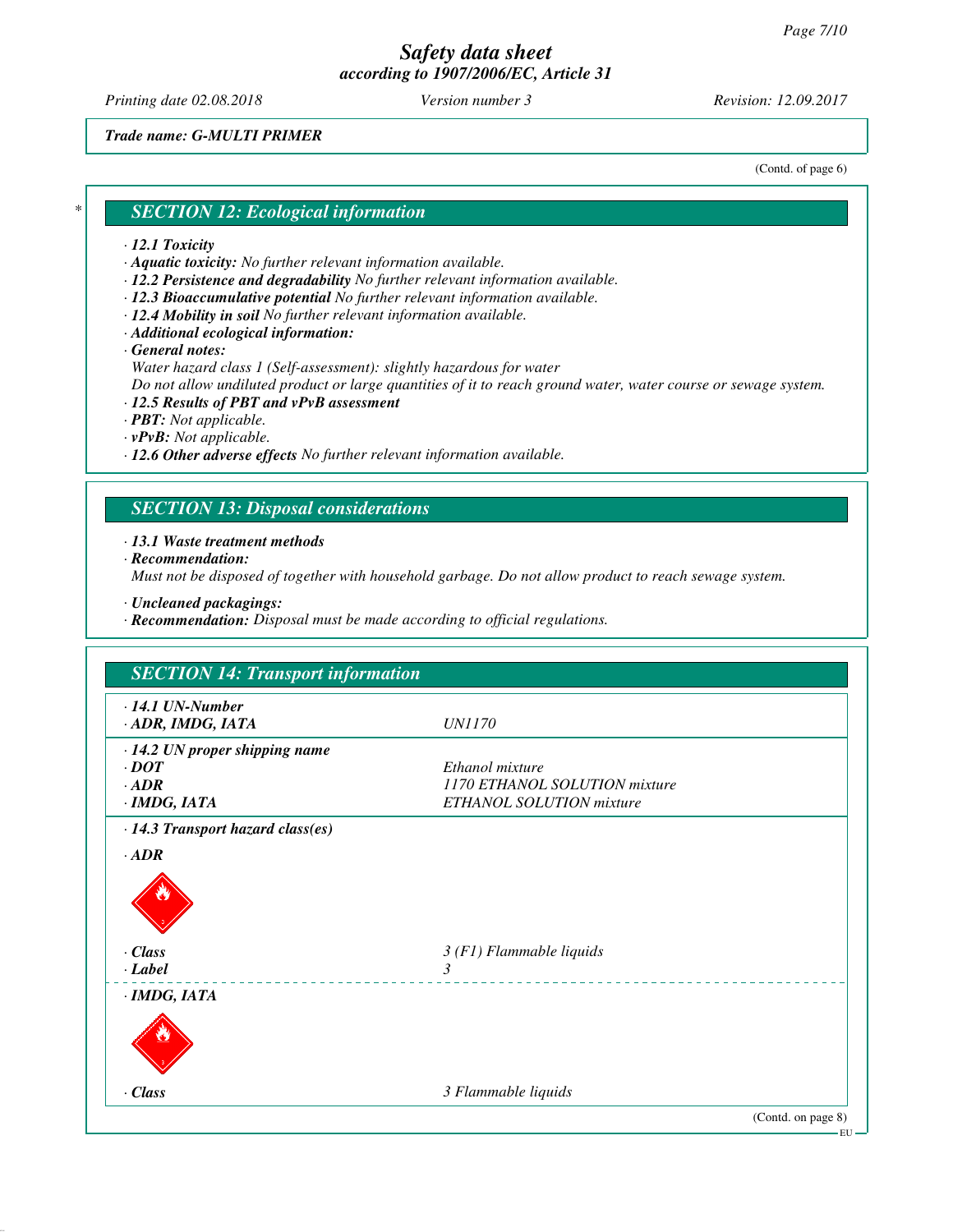# *Safety data sheet*

| Version number 3<br>Revision: 12.09.2017<br>Printing date 02.08.2018<br><b>Trade name: G-MULTI PRIMER</b><br>(Contd. of page 7)<br>$\mathfrak{Z}$<br>· Label<br>· 14.4 Packing group<br>II<br>· ADR, IMDG, IATA<br>· 14.5 Environmental hazards:<br>N <sub>O</sub><br>· Marine pollutant:<br>Warning: Flammable liquids<br>$\cdot$ 14.6 Special precautions for user<br>33<br>· Danger code (Kemler):<br><b>EMS Number:</b><br>$F-E,S-D$<br><b>Stowage Category</b><br>A<br>$\cdot$ 14.7 Transport in bulk according to Annex II of<br><b>MARPOL73/78 and the IBC Code</b><br>Not applicable.<br>· Transport/Additional information:<br>$\cdot$ ADR<br>1L<br>$\cdot$ Limited quantities (LQ)<br>Code: E2<br>$\cdot$ Excepted quantities (EQ)<br>Maximum net quantity per inner packaging: 30 ml<br>Maximum net quantity per outer packaging: 500 ml<br>$\overline{c}$<br>· Transport category<br>· Tunnel restriction code<br>D/E<br>$\cdot$ IMDG<br>$\cdot$ Limited quantities (LQ)<br>1L<br>Code: E2<br>$\cdot$ Excepted quantities (EQ)<br>Maximum net quantity per inner packaging: 30 ml<br>Maximum net quantity per outer packaging: 500 ml<br>· UN "Model Regulation":<br>UN 1170 ETHANOL SOLUTION MIXTURE, 3, II | according to 1907/2006/EC, Article 31 |  |
|--------------------------------------------------------------------------------------------------------------------------------------------------------------------------------------------------------------------------------------------------------------------------------------------------------------------------------------------------------------------------------------------------------------------------------------------------------------------------------------------------------------------------------------------------------------------------------------------------------------------------------------------------------------------------------------------------------------------------------------------------------------------------------------------------------------------------------------------------------------------------------------------------------------------------------------------------------------------------------------------------------------------------------------------------------------------------------------------------------------------------------------------------------------------------------------------------------------------------|---------------------------------------|--|
|                                                                                                                                                                                                                                                                                                                                                                                                                                                                                                                                                                                                                                                                                                                                                                                                                                                                                                                                                                                                                                                                                                                                                                                                                          |                                       |  |
|                                                                                                                                                                                                                                                                                                                                                                                                                                                                                                                                                                                                                                                                                                                                                                                                                                                                                                                                                                                                                                                                                                                                                                                                                          |                                       |  |
|                                                                                                                                                                                                                                                                                                                                                                                                                                                                                                                                                                                                                                                                                                                                                                                                                                                                                                                                                                                                                                                                                                                                                                                                                          |                                       |  |
|                                                                                                                                                                                                                                                                                                                                                                                                                                                                                                                                                                                                                                                                                                                                                                                                                                                                                                                                                                                                                                                                                                                                                                                                                          |                                       |  |
|                                                                                                                                                                                                                                                                                                                                                                                                                                                                                                                                                                                                                                                                                                                                                                                                                                                                                                                                                                                                                                                                                                                                                                                                                          |                                       |  |
|                                                                                                                                                                                                                                                                                                                                                                                                                                                                                                                                                                                                                                                                                                                                                                                                                                                                                                                                                                                                                                                                                                                                                                                                                          |                                       |  |
|                                                                                                                                                                                                                                                                                                                                                                                                                                                                                                                                                                                                                                                                                                                                                                                                                                                                                                                                                                                                                                                                                                                                                                                                                          |                                       |  |
|                                                                                                                                                                                                                                                                                                                                                                                                                                                                                                                                                                                                                                                                                                                                                                                                                                                                                                                                                                                                                                                                                                                                                                                                                          |                                       |  |
|                                                                                                                                                                                                                                                                                                                                                                                                                                                                                                                                                                                                                                                                                                                                                                                                                                                                                                                                                                                                                                                                                                                                                                                                                          |                                       |  |
|                                                                                                                                                                                                                                                                                                                                                                                                                                                                                                                                                                                                                                                                                                                                                                                                                                                                                                                                                                                                                                                                                                                                                                                                                          |                                       |  |
|                                                                                                                                                                                                                                                                                                                                                                                                                                                                                                                                                                                                                                                                                                                                                                                                                                                                                                                                                                                                                                                                                                                                                                                                                          |                                       |  |
|                                                                                                                                                                                                                                                                                                                                                                                                                                                                                                                                                                                                                                                                                                                                                                                                                                                                                                                                                                                                                                                                                                                                                                                                                          |                                       |  |

# *\* SECTION 15: Regulatory information*

*· 15.1 Safety, health and environmental regulations/legislation specific for the substance or mixture · Sara*

*· Section 355 (extremely hazardous substances):*

*None of the ingredient is listed.*

*· Section 313 (Specific toxic chemical listings):*

*None of the ingredients is listed.*

*· Proposition 65*

*· Chemicals known to cause cancer:*

*None of the ingredients is listed.*

*· Chemicals known to cause reproductive toxicity for females:*

*None of the ingredients is listed.*

*· Chemicals known to cause reproductive toxicity for males:*

*None of the ingredients is listed.*

*· Chemicals known to cause developmental toxicity:*

*64-17-5 ethyl alcohol*

(Contd. on page 9)

EU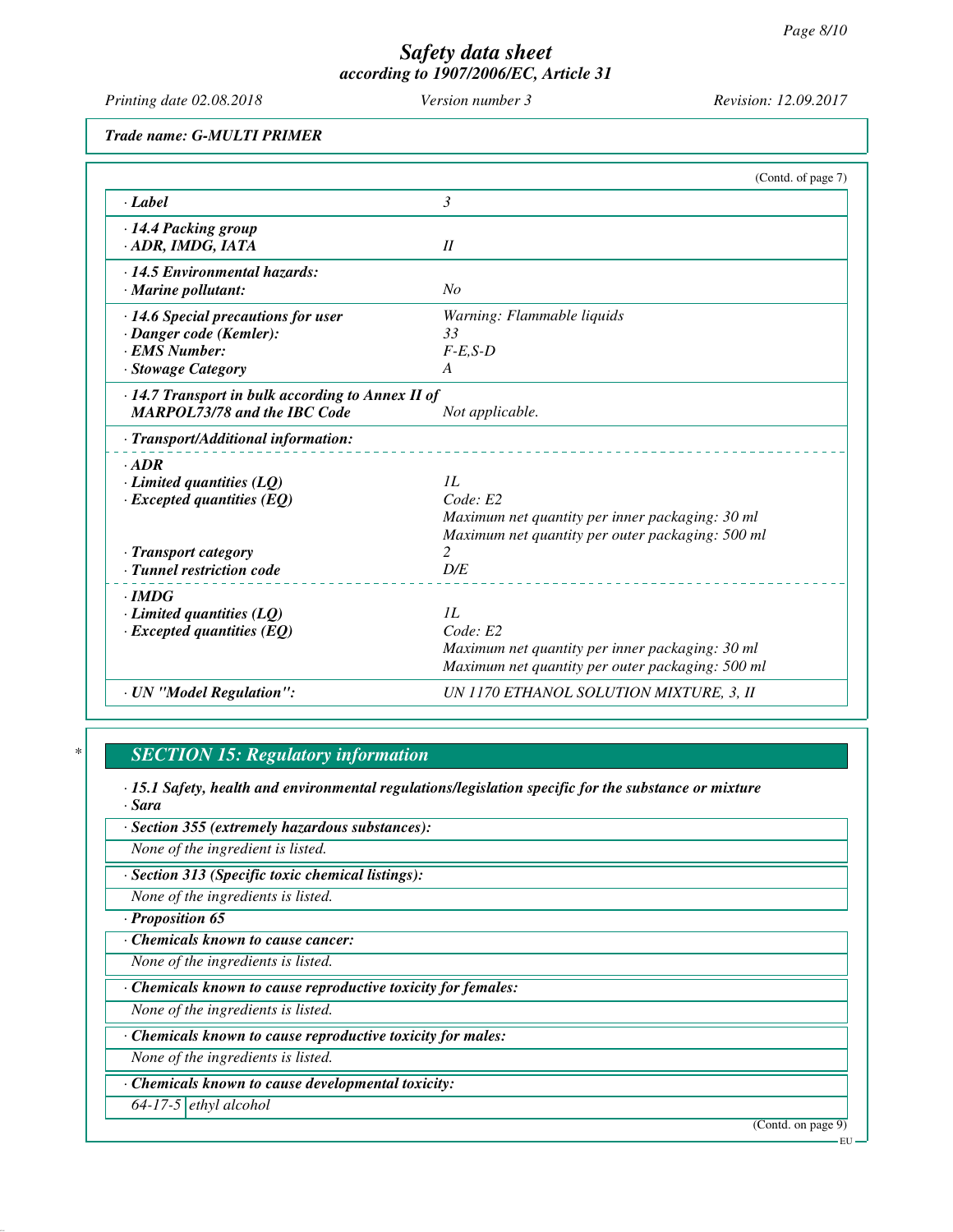*Printing date 02.08.2018 Version number 3 Revision: 12.09.2017*

*Trade name: G-MULTI PRIMER*

(Contd. of page 8)

*· Carcinogenic categories*

*· EPA (Environmental Protection Agency)*

*None of the ingredients is listed.*

*· TLV (Threshold Limit Value established by ACGIH)*

*64-17-5 ethyl alcohol A3*

*· MAK (German Maximum Workplace Concentration)*

*64-17-5 ethyl alcohol 5* 

*· NIOSH-Ca (National Institute for Occupational Safety and Health)*

*None of the ingredients is listed.*

*· Directive 2012/18/EU*

*· Named dangerous substances - ANNEX I None of the ingredients is listed.*

*· Seveso category P5c FLAMMABLE LIQUIDS*

*· Qualifying quantity (tonnes) for the application of lower-tier requirements 5,000 t*

*· Qualifying quantity (tonnes) for the application of upper-tier requirements 50,000 t*

*· REGULATION (EC) No 1907/2006 ANNEX XVII Conditions of restriction: 3*

*· 15.2 Chemical safety assessment: A Chemical Safety Assessment has not been carried out.*

# *SECTION 16: Other information*

#### *· Relevant phrases*

*H225 Highly flammable liquid and vapour.*

*H315 Causes skin irritation.*

*H317 May cause an allergic skin reaction.*

*H318 Causes serious eye damage.*

*H319 Causes serious eye irritation.*

*H335 May cause respiratory irritation.*

*· Classification according to Regulation (EC) No 1272/2008 Calculation method*

*· Department issuing SDS: Regulatory affairs*

*· Contact: msds@gc.dental*

*· Abbreviations and acronyms:*

*RID: Règlement international concernant le transport des marchandises dangereuses par chemin de fer (Regulations Concerning the International Transport of Dangerous Goods by Rail) IATA-DGR: Dangerous Goods Regulations by the "International Air Transport Association" (IATA) ICAO: International Civil Aviation Organisation ICAO-TI: Technical Instructions by the "International Civil Aviation Organisation" (ICAO) ADR: Accord européen sur le transport des marchandises dangereuses par Route (European Agreement concerning the International Carriage of Dangerous Goods by Road) IMDG: International Maritime Code for Dangerous Goods DOT: US Department of Transportation IATA: International Air Transport Association GHS: Globally Harmonised System of Classification and Labelling of Chemicals ACGIH: American Conference of Governmental Industrial Hygienists EINECS: European Inventory of Existing Commercial Chemical Substances ELINCS: European List of Notified Chemical Substances CAS: Chemical Abstracts Service (division of the American Chemical Society) VOC: Volatile Organic Compounds (USA, EU) LC50: Lethal concentration, 50 percent LD50: Lethal dose, 50 percent PBT: Persistent, Bioaccumulative and Toxic vPvB: very Persistent and very Bioaccumulative NIOSH: National Institute for Occupational Safety OSHA: Occupational Safety & Health Flam. Liq. 2: Flammable liquids – Category 2*

(Contd. on page 10)